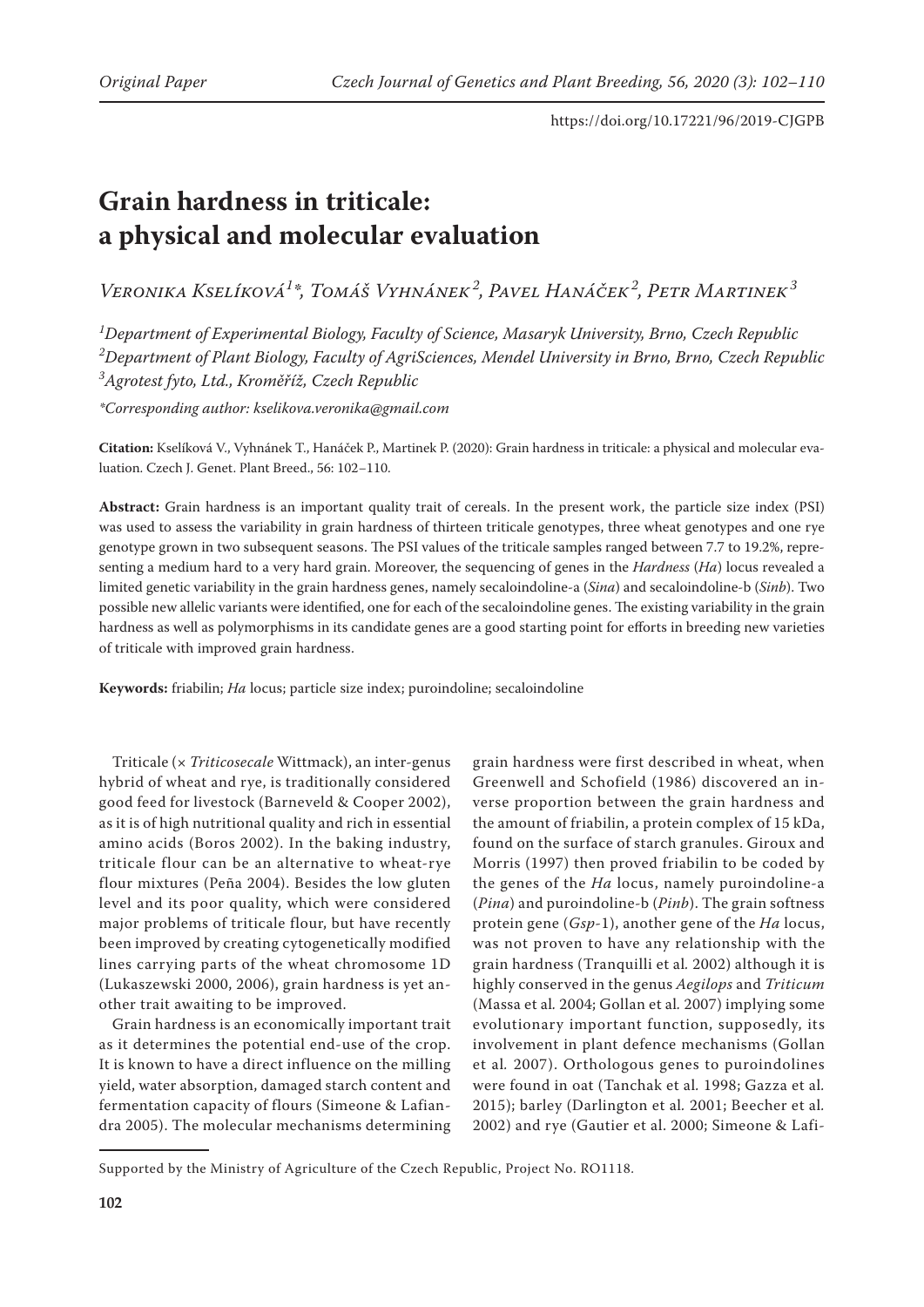andra 2005); their expression products were denoted as tryptophanins, hordoindolines and secaloindolines, respectively. In triticale, carrying genomes A and B from wheat and genome R from rye, the grain hardness genes of genomes A and B were lost in evolution, probably as a result of low-copy DNA sequences elimination following polyploidisation events, therefore, triticale carries the *Ha* locus on chromosomes 5R originating from rye (Gautier et al. 2000). Therefore, puroindoline orthologues in triticale are denoted as secaloindoline-a (*Sina*) and secaloindoline-b (*Sinb*) as is the case in rye.

The aim of this work was to study the variability of grain hardness and find the potential polymorphisms in the candidate genes responsible for the grain hardness in the selected triticale genotypes.

## **MATERIAL AND METHODS**

**Plant material.** Experiments were conducted with thirteen samples of hexaploid triticale, three wheat samples and one rye sample serving as a reference to its parental species (Table 1). All triticale samples are part of the ongoing breeding programme at Agrotest fyto, Ltd. (Kroměříž, Czech Republic). Moreover, all the samples are winter varieties grown at the same location to minimise the effect of the environment on the tested traits. The allelic status of the secaloindoline/puroindoline genes was unknown in all of the tested samples.

**Assessing grain hardness.** The grain hardness was assessed in grains from the 2015 and 2016 harvests via the particle size index (PSI) method according to the AACC 55-30 methodology as described in Faměra et al*.* (2004). The relative moisture of the grain samples was measured on an near-infrared (NIR) Inframatic 9100 grain analyser (Perten Instruments, Hägersten, Sweden) and ranged within 11–13% as required for the PSI method. Prior to the PSI measurement, 25 g of each sample was processed in a KT-3303 laboratory mill (Perten Instruments, Hägersten, Sweden) equipped with a No. 2 milling head. The PSI was measured twice for each sample, using 10 g of meal for every run. The meal was sifted through stainless steel sieves with 75 µm holes using a Swing 200 laboratory sifter (Mezos, Hradec Králové, Czech Republic) set at 180 rpm for 10 min. After sifting, the weight of the material that passed through the sieves was assessed and the PSI was determined using the formula: PSI % = [weight of the meal that passed through the sieve (g)/sample weight (g)]  $\times$  100. Based on the determined PSI, the relative grain hardness was assessed

Table 1. The samples of the winter hexaploid triticale  $(1-14)$  wheat  $(15-16)$  and rye  $(17)$  used in the present study

| No.            | Designation       | Ancestry                                                       |
|----------------|-------------------|----------------------------------------------------------------|
| 1              | $1m^2 - 397 - 15$ | 603-07(= Presto RM1B/*2 Krakowiak)/Valentin                    |
| $\overline{2}$ | $1m^2 - 408 - 15$ | 519-07(= Presto FC1/*1 BOH504)/Valentin                        |
| 3              | $1m^2 - 411 - 15$ | 509-07(= Presto FC1/*2 Krakowiak//BOH504/3/Krakowiak)/Valentin |
| 4              | $1m^2 - 439 - 15$ | Inpetto/UCRL DH 445                                            |
| 5              | $V1-283-15$       | BOH504/Mungis//BOH505                                          |
| 6              | $V1-287-15$       | BOH504/Mungis//BOH505                                          |
| 7              | $V1 - 342 - 15$   | 629-07 (= RM2/*1 BOH504)/Pawo                                  |
| 8              | $V1-380-15$       | BOH504/Mungis//BOH505                                          |
| 9              | $V3-9a-15$        | <b>UCR DH 424</b>                                              |
| 10             | $V1-188-15$       | Selection from 48M                                             |
| 11             | $V1-190-15$       | Selection from 48M                                             |
| 12             | KM 686-14         | Kitaro/2117-06-A//Avangard                                     |
| 13             | KM 690-14         | Inpetto/UCRL DH 445                                            |
| 14             | wheat Vanessa     | Rapsodia/SG-S 2040-97 (GRIN: 01C0107410)                       |
| 15             | wheat Matchball   | Carenius/Boomer (GRIN: 01C0107409)                             |
| 16             | wheat Bohemia     | (540i/U6192)/(540i/Kontrast) (GRIN: 01C0106924)                |
| 17             | rye "Doupovské"   | Gene bank CRI (GRIN: 03C0300435)                               |

Origin of the parental material: UCR – University of California; BOH – Hodowla Roslin Strzelce, breeding institute Borowo, Poland; 48M – received from Hodowla Roslin Strzelce, true origin unknown; 2117-06-A – received from Selgen, JSC breeding institute in Úhřetice; GRIN – Germplasm Resources Information Network; CRI – Crop Research Institute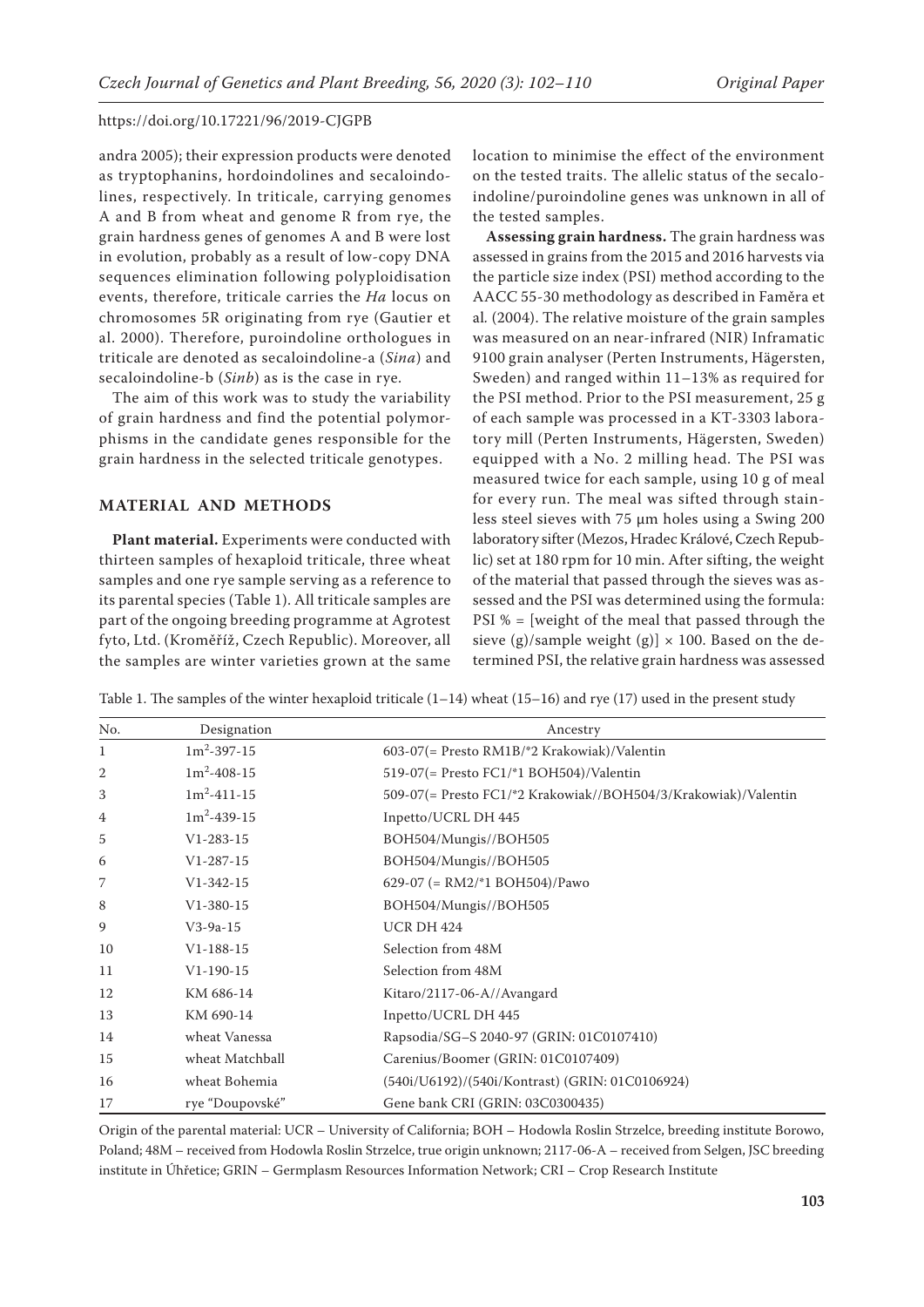| Primer sequence<br>Primer name<br>5'-GGTGTGGCCTCATCTCATCT-3'<br>Pina-D1F<br>5'-AAATGGAAGCTACATCACCAGT-3'<br>Pina-D1R<br>5'-AATAAAGGGGAGCCTCAACC-3'<br>$Pinb-D1F$<br>5'-CGAATAGAGGCTATATCATCACCA-3'<br>$Pinb-D1R$<br>Pinb/Sinb |                      |                                                              |                      |                     |
|-------------------------------------------------------------------------------------------------------------------------------------------------------------------------------------------------------------------------------|----------------------|--------------------------------------------------------------|----------------------|---------------------|
| Target gene                                                                                                                                                                                                                   |                      |                                                              | Product size<br>(bp) | Reference           |
| Pina/Sina                                                                                                                                                                                                                     |                      |                                                              | 515 <sup>a</sup>     | Massa et al. (2004) |
|                                                                                                                                                                                                                               |                      |                                                              | 525 <sup>a</sup>     | Massa et al. (2004) |
|                                                                                                                                                                                                                               | $Sinh-F$<br>$Sinb-R$ | 5'-GAGCCTCAACCCATCTATTCATC-3'<br>5'-CAAGGGTGATTTTATTCATAG-3' | 548 <sup>b</sup>     | Li et al. (2006)    |

Table 2. The primers used in this study to amplify the puroindoline and secaloindoline genes

<sup>a</sup>expected size of the product in *Triticum aestivum*; <sup>b</sup>expected size of the product in × *Triticosecale* Wittmack

using the criteria described in a study by Hrušková and Švec (2009). The PSI values were statistically analysed using a two-way ANOVA (analysis of variance) in the MS Excel 2016 add-in Solver to determine the effect of the genotype and cultivation year.

**Molecular analysis of grain hardness genes.** The grain samples were sprouted on wet filter paper in Petri dishes. After approximately 7 days, 100 mg of each sample was harvested for DNA isolation using a DNeasy Plant Mini Kit (Qiagen, Hilden, Germany) following the manufacturer's instructions. The concentration and purity of the isolated DNA was measured using a Picopet 1.0 (Picodrop, Cambridge, United Kingdom). The candidate genes for the grain hardness were analysed via PCR (polymerase chain reaction). The primers Pina-D1F/Pina-D1R and Pinb-D1F/Pinb-D1R by Massa et al*.* (2004) and the primers Sinb-F/Sinb-R by Li et al*.* (2006) were used in this study to obtain the full-length sequences of the grain hardness candidate genes (Table 2). The PCR reactions in the volume of 25 µl containing 0.5 U *Taq* polymerase (Promega, Madison, USA), a 1× aliquot buffer, 0.1 mmol/L of each deoxynucleotide (Promega), 0.3 mol/L of each primer and 20 ng of the template DNA were conducted in a T3 thermocycler (Biometra, Göttingen, Germany). The cycling conditions for the Pina-D1F/Pina-D1R and Pinb-D1F/Pinb-D1R primers were 94 °C for 4 min followed by 35 cycles of 94 °C for 1 min, 58 °C for 90 s, and 72 °C for 2 min with an extension for 10 min at 72 °C. The cycling conditions for the Sinb-F/Sinb-R primers were 94 °C for 3 min followed by 36 cycles of 94 °C for 45 s, 55 °C for 45 s, 72 °C for 1 min, with an extension for 10 min at 72 °C. The PCR products were run on a 1.5 % agarose gel in a 1× standard Tris Acetate-EDTA buffer.

**Sequence analysis**. The selected samples were further analysed by sequencing. The selection was based on the PSI values and samples from all the grain hardness categories were included to see if there is a difference in the allelic status of their *Ha* locus. Based on these criteria, triticale samples 4, 5 and 10, as well as wheat sample 14 and rye sample 17 were selected. Prior to the sequencing, the PCR products were purified using an Invisorb Fragment CleanUp kit (Stratec Molecular, Berlin, Germany). The purified products were sequenced (Macrogen, Amsterdam, Netherlands).

https://doi.org/10.17221/96/2019-CJGPB

The amplification product of the Pina-D1F/Pina-D1R primers proved to be a mixture of at least two PCR products very close in size. The PCR products of this marker were cloned to separate them from each other using a pGEM-T Vector System (Promega) following the protocol described by Trojan et al*.* (2014). Products of length 160 bp (plasmids without insert) + the length of the original PCR product (515 bp) were identified as the recombinant products and sequenced (Macrogen). In total, fourteen recombinant products were sequenced.

The obtained sequences were analysed using the BLAST (Basic Local Alignment Search Tool) algorithms (blast.ncbi.nlm.nih.gov/Blast.cgi) and The National Center for Biotechnology Information (NCBI) database GenBank.

# **RESULTS**

**Assessing grain hardness.** The grain hardness was measured in two subsequent harvests (2015 and 2016) using the PSI method. The medium hard, hard and very hard samples have been identified. The average PSI in the 2015 and 2016 harvests was 13.3% and 12.9%, respectively. The highest PSI was in sample No. 5 in both observed harvests, while the lowest PSI was identified in sample No. 4 in the 2015 harvest and sample No. 17 in the 2016 harvest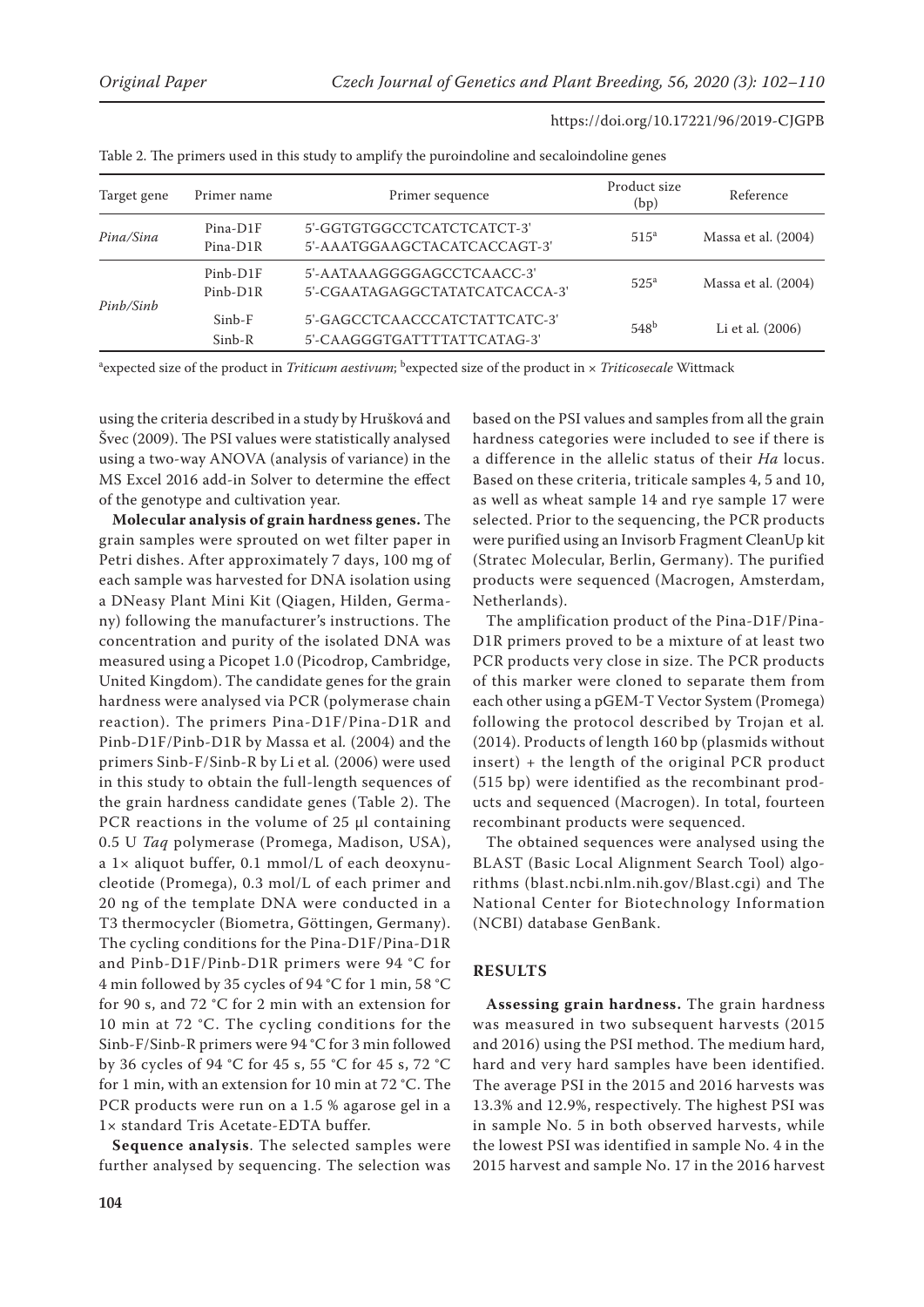Table 3. The grain hardness of the tested samples from the 2015 and 2016 harvests measured as a particle size index (PSI)

| No.            |                   |                   | PSI (%)           |                   |
|----------------|-------------------|-------------------|-------------------|-------------------|
|                | Designation       | 2015              | 2016              | average           |
| 1              | $1m^2 - 397 - 15$ | 15.0 <sup>b</sup> | $13.8^{b}$        | $14.4^{b}$        |
| $\mathfrak{D}$ | $1m^2 - 408 - 15$ | 16.0 <sup>b</sup> | 11.8 <sup>c</sup> | $13.9^{b}$        |
| 3              | $1m^2 - 411 - 15$ | $13.3^{b}$        | 12.9 <sup>b</sup> | $13.1^{b}$        |
| 4              | $1m^2 - 439 - 15$ | 19.2 <sup>a</sup> | $17.4^a$          | 18.3 <sup>a</sup> |
| 5              | $V1 - 283 - 15$   | 9.9 <sup>c</sup>  | 7.7 <sup>c</sup>  | 8.8 <sup>c</sup>  |
| 6              | $V1 - 287 - 15$   | 11.1 <sup>c</sup> | 8.3 <sup>c</sup>  | 9.7 <sup>c</sup>  |
| 7              | $V1 - 342 - 15$   | 11.2 <sup>c</sup> | 12.3 <sup>c</sup> | 11.7 <sup>c</sup> |
| 8              | $V1 - 380 - 15$   | 11.1 <sup>c</sup> | 13.8 <sup>b</sup> | $12.5^{\rm b}$    |
| 9              | $V3-9a-15$        | 13.8 <sup>b</sup> | $13.7^{b}$        | $13.7^{b}$        |
| 10             | $V1 - 188 - 15$   | $13.4^{\rm b}$    | $10.3^{\circ}$    | 11.8 <sup>c</sup> |
| 11             | $V1 - 190 - 15$   | 11.0 <sup>c</sup> | $9.6^\circ$       | 10.3 <sup>c</sup> |
| 12             | KM 686-14         | $13.6^{b}$        | $15.1^{b}$        | $14.3^{b}$        |
| 13             | KM 690-14         | $14.5^{b}$        | $13.2^{b}$        | $13.8^{b}$        |
| 14             | wheat Vanessa     | $15.0^{b}$        | $16.6^a$          | $15.8^{b}$        |
| 15             | wheat Matchball   | 10.5 <sup>c</sup> | 10.4 <sup>c</sup> | $10.4^{\circ}$    |
| 16             | wheat Bohemia     | 9.9 <sup>c</sup>  | $12.8^{b}$        | 11.3 <sup>c</sup> |
| 17             | rye "Doupovské"   | 17.2 <sup>a</sup> | 20.0 <sup>a</sup> | 18.6 <sup>a</sup> |

The superscript letters represent the grain hardness categories based on the PSI values: <sup>a</sup>medium hard, <sup>b</sup>hard, <sup>c</sup>very hard following the criteria by Hrušková and Švec (2009)

(Table 3). The influence of both the harvest year and the sample (genotype) were found to be statistically significant at a 5% level of significance (Table 4).

**Molecular analysis of selected markers.** The PCR primers Pina-D1F/Pina-D1R and Pinb-D1F/Pinb-D1R were used to obtain the full-length *Pina/Sina* and *Pinb/ Sinb* genes, respectively. All the samples showed an amplification product of an expected size about 520 bp for both the *Pina/Sina* (Figure 1) and *Pinb/Sinb* genes (Figure 2). Moreover, all the tested wheat samples showed extra amplification products of a size about 650 bp when using the Pinb-D1F/Pinb-D1R primers. The identity of these extra products was not further analysed. Similar results were obtained for the amplicons of the Pina-D1F/Pina-D1R primers. When carefully separated on the agarose gel, each of the amplicons was found to consist of two very close and yet separate bands corresponding to two amplicons differing in size by approximately 50 bp (Figure 3). The use of the Sinb-F/ Sinb-R PCR primers designed to specifically detect the *Sinb* gene by Li et al*.* (2006) led to the amplification of a fragment of an expected size about 550 bp in all the samples tested, although for all the wheat samples, the signal was weaker accompanied by an extra amplification product of a size about 350 bp (Figure 4).

**Sequence analysis.** The cloned sequences of the Pina-D1F/Pina-D1R amplicons were compared with

Table 4. The effect of the harvest year, sample (genotype) and their interaction on the grain hardness measured as a particle size index (PSI) – the statistical evaluation using a two-way ANOVA

| Source of variability | DF | SS     | MS    |        | P value       | Critical $F(\alpha = 0.05)$ |
|-----------------------|----|--------|-------|--------|---------------|-----------------------------|
| Harvest year          |    | 2.28   | 2.28  | 56.11  | $1.08E-08***$ | 4.13                        |
| Sample (genotype)     | 16 | 485.74 | 30.36 | 746.12 | 1.73E-38***   | 1.95                        |
| Interaction           | 16 | 76.31  | 4.77  | 117.22 | $5.58E-25***$ | 1.95                        |
| Error (residual)      | 34 | 1.38   | 0.04  |        |               |                             |
| Total                 | 67 | 565.72 |       |        |               |                             |

SS – sum of squares; DF – degrees of freedom; MS – mean square; *F* – test criteria value; α – level of significance, \*\*\**P* ≤ 0.001



Figure 1. *Pina* and *Sina* detection using primers Pina-D1F/Pina-D1R – product approximately 550 bp in size M – size marker, the numbers correspond to the sample numbers from Table 1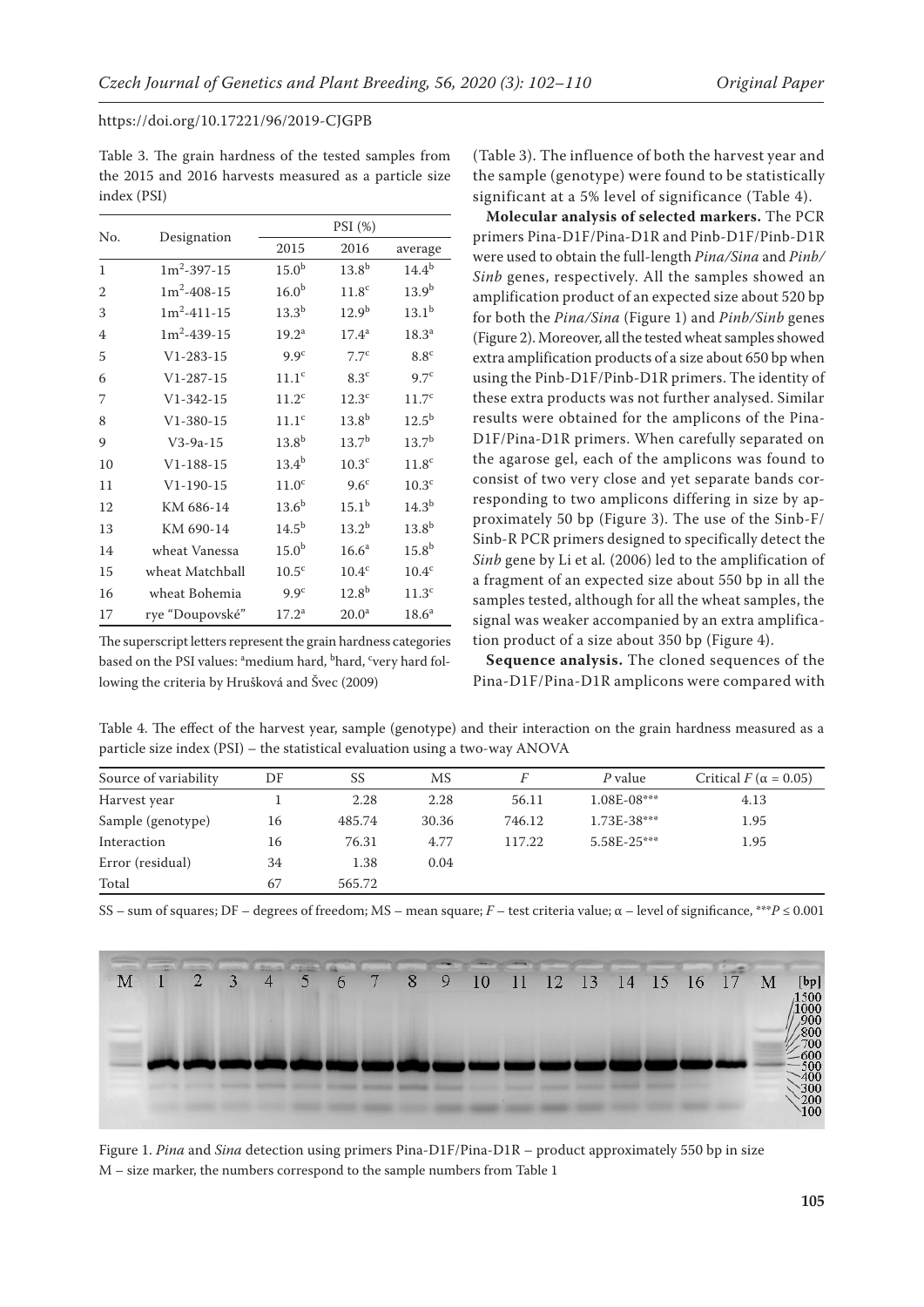

Figure 2. *Pinb* and *Sinb* detection using primers Pinb-D1F/Pinb-D1R – product approximately 500 bp in size M – size marker, the numbers correspond to the sample numbers from Table 1



Figure 3. The detailed electrophoretic separation of the *Pina/Sina* amplification product in the selected samples showing two separate amplification products around 500 and 550 bp

M – size marker, the numbers correspond to the sample numbers from Table 1

the Genbank database and the sequences with the best hits by means of the percent identity are summarised in Table 5. From fourteen analysed sequences, five of them gave the best alignment with the *Sina* gene

(triticale and rye) or the *Pina* gene (wheat). In the case of the cloned sequence 4-2 (MN457918) there is a 99% match to the KC784350 sequence (the *Sina* gene obtained from the triticale described by Gasparis et al. (2013)) with two mismatches in their alignment. The translated MN457918 was aligned with the respective *Sina* protein sequence (AGO65289) to reveal that one of the observed single nucleotide substitutions leads to a conservative substitution (i.e., substitution to an amino acid with similar biochemical properties) of L to I (i.e., leucine to isoleucine) at position 9 of the AGO65289 sequence. The second observed single nucleotide substitution leads to the substitution of W to R (i.e., tryptophan to arginine) corresponding to position 68 in the amino acid sequence of AGO65289. In the case of the cloned sequence 4-3 (MN457919) there is again a 99% match to the KC784350 sequence. The only mismatch in their alignment is a synonymous substitution without any effect on the amino acid sequence of the respective protein. The same *Sina* sequence was aligned to the cloned sequence 5-1 (MN457923) with a 100% match in the aligned region. Moreover, nine of the analysed sequences gave the best match with some variant of the *Gsp-1* gene. These findings point to a high sequence identity with the analysed DNA sequences.



Figure 4. *Pinb*/*Sinb* amplification using primers Sinb-F/Sinb-R – product 550 bp in size M – size marker, the numbers correspond to the sample numbers from Table 1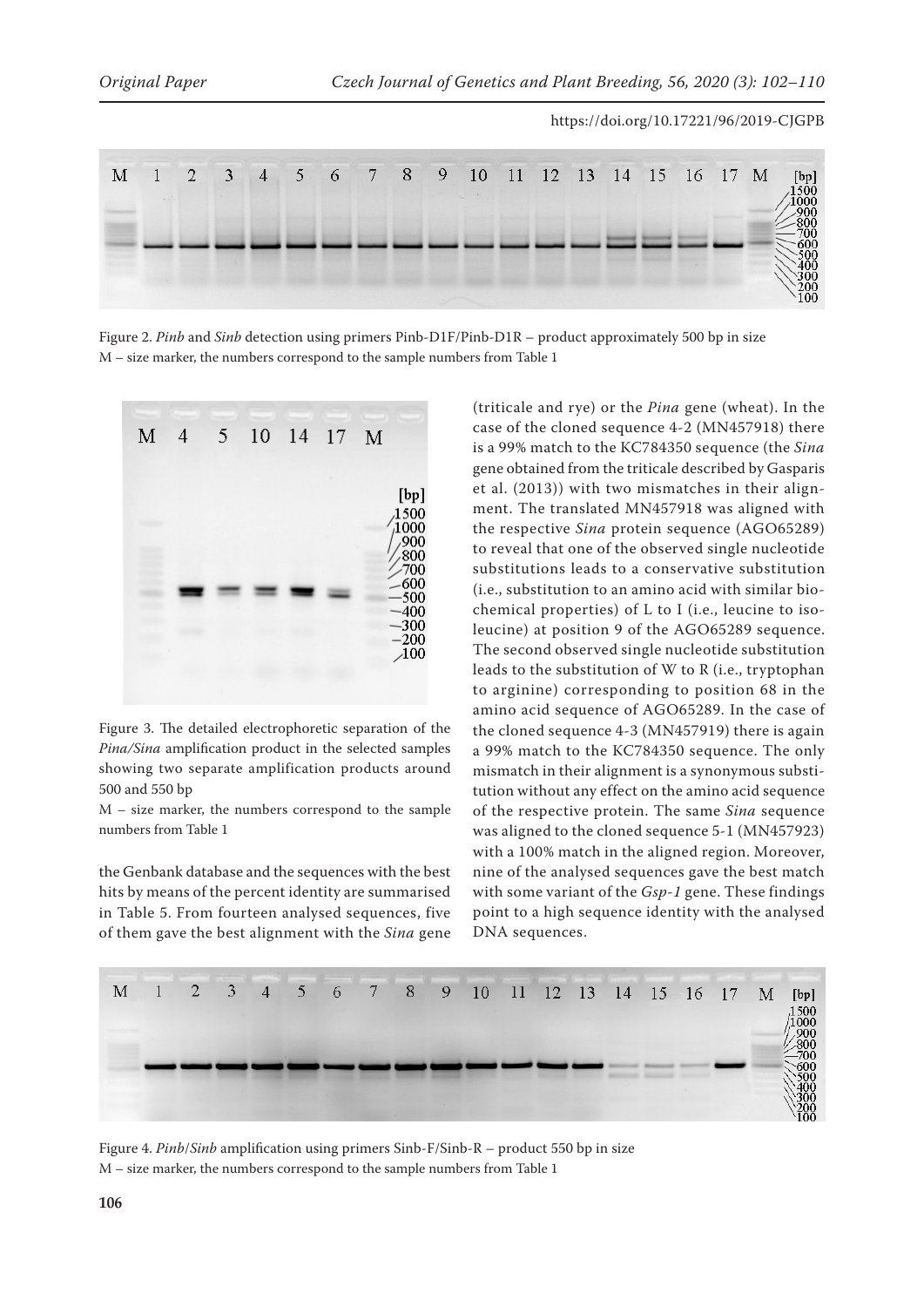| $\overline{\phantom{a}}$                                                                                                                                                                                                                                                                                                                 |
|------------------------------------------------------------------------------------------------------------------------------------------------------------------------------------------------------------------------------------------------------------------------------------------------------------------------------------------|
|                                                                                                                                                                                                                                                                                                                                          |
|                                                                                                                                                                                                                                                                                                                                          |
|                                                                                                                                                                                                                                                                                                                                          |
|                                                                                                                                                                                                                                                                                                                                          |
|                                                                                                                                                                                                                                                                                                                                          |
|                                                                                                                                                                                                                                                                                                                                          |
|                                                                                                                                                                                                                                                                                                                                          |
|                                                                                                                                                                                                                                                                                                                                          |
|                                                                                                                                                                                                                                                                                                                                          |
|                                                                                                                                                                                                                                                                                                                                          |
|                                                                                                                                                                                                                                                                                                                                          |
|                                                                                                                                                                                                                                                                                                                                          |
|                                                                                                                                                                                                                                                                                                                                          |
|                                                                                                                                                                                                                                                                                                                                          |
|                                                                                                                                                                                                                                                                                                                                          |
|                                                                                                                                                                                                                                                                                                                                          |
|                                                                                                                                                                                                                                                                                                                                          |
|                                                                                                                                                                                                                                                                                                                                          |
|                                                                                                                                                                                                                                                                                                                                          |
|                                                                                                                                                                                                                                                                                                                                          |
|                                                                                                                                                                                                                                                                                                                                          |
|                                                                                                                                                                                                                                                                                                                                          |
| こくしょく こくしょう                                                                                                                                                                                                                                                                                                                              |
|                                                                                                                                                                                                                                                                                                                                          |
|                                                                                                                                                                                                                                                                                                                                          |
|                                                                                                                                                                                                                                                                                                                                          |
| ı                                                                                                                                                                                                                                                                                                                                        |
|                                                                                                                                                                                                                                                                                                                                          |
|                                                                                                                                                                                                                                                                                                                                          |
|                                                                                                                                                                                                                                                                                                                                          |
| $\frac{1}{2}$                                                                                                                                                                                                                                                                                                                            |
|                                                                                                                                                                                                                                                                                                                                          |
|                                                                                                                                                                                                                                                                                                                                          |
|                                                                                                                                                                                                                                                                                                                                          |
|                                                                                                                                                                                                                                                                                                                                          |
|                                                                                                                                                                                                                                                                                                                                          |
| ֖֖֖֖֖֖֖֖֧ׅ֖֖֧֪֪ׅ֖֧֪֪֪֪֪֪֪֪֪֪֪֪֪֪֪֪֪֪֪֪֪֪֪֪֪֪֪֪֪֪֪֪֪֚֚֚֚֚֚֚֚֚֚֚֚֚֚֚֚֚֚֚֚֚֬֝֬֝֓֝֓֞                                                                                                                                                                                                                                                         |
| $\frac{1}{2}$                                                                                                                                                                                                                                                                                                                            |
| $\begin{bmatrix} 1 & 1 & 1 \\ 1 & 1 & 1 \\ 1 & 1 & 1 \\ 1 & 1 & 1 \\ 1 & 1 & 1 \\ 1 & 1 & 1 \\ 1 & 1 & 1 \\ 1 & 1 & 1 \\ 1 & 1 & 1 \\ 1 & 1 & 1 \\ 1 & 1 & 1 \\ 1 & 1 & 1 \\ 1 & 1 & 1 \\ 1 & 1 & 1 \\ 1 & 1 & 1 & 1 \\ 1 & 1 & 1 & 1 \\ 1 & 1 & 1 & 1 \\ 1 & 1 & 1 & 1 \\ 1 & 1 & 1 & 1 \\ 1 & 1 & 1 & 1 \\ 1 & 1 & 1 & 1 \\ 1 & $<br>I |
|                                                                                                                                                                                                                                                                                                                                          |
|                                                                                                                                                                                                                                                                                                                                          |
| i<br>1<br>1<br>1                                                                                                                                                                                                                                                                                                                         |
|                                                                                                                                                                                                                                                                                                                                          |
|                                                                                                                                                                                                                                                                                                                                          |
|                                                                                                                                                                                                                                                                                                                                          |
| l                                                                                                                                                                                                                                                                                                                                        |
|                                                                                                                                                                                                                                                                                                                                          |
|                                                                                                                                                                                                                                                                                                                                          |
|                                                                                                                                                                                                                                                                                                                                          |
|                                                                                                                                                                                                                                                                                                                                          |
|                                                                                                                                                                                                                                                                                                                                          |
|                                                                                                                                                                                                                                                                                                                                          |
|                                                                                                                                                                                                                                                                                                                                          |
|                                                                                                                                                                                                                                                                                                                                          |
|                                                                                                                                                                                                                                                                                                                                          |
|                                                                                                                                                                                                                                                                                                                                          |
|                                                                                                                                                                                                                                                                                                                                          |
|                                                                                                                                                                                                                                                                                                                                          |
| i                                                                                                                                                                                                                                                                                                                                        |
|                                                                                                                                                                                                                                                                                                                                          |
|                                                                                                                                                                                                                                                                                                                                          |
|                                                                                                                                                                                                                                                                                                                                          |
| ļ                                                                                                                                                                                                                                                                                                                                        |
|                                                                                                                                                                                                                                                                                                                                          |
| I                                                                                                                                                                                                                                                                                                                                        |
| j<br>ׅ֘֒                                                                                                                                                                                                                                                                                                                                 |
|                                                                                                                                                                                                                                                                                                                                          |

| Sequences of Pina/Sina |                          |                          |                |                | Best match in the GenBank database (based on percent identity) |                               |
|------------------------|--------------------------|--------------------------|----------------|----------------|----------------------------------------------------------------|-------------------------------|
| Sample-clone<br>ż.     | accession No.<br>GenBank | accession No.<br>GenBank | score<br>(bit) | match          | sequence description                                           | reference                     |
| $4-2$                  | MN457918                 | KC784350.1               | 809            | 442/444 (99%)  | x Triticosecale Wittmack Sina gene                             | Gasparis et al. (2013)        |
| $4-3$                  | MN457919                 | EU835980.1               | 1031           | 558/558 (100%) | Triticum aestivum Gsp-A1 gene                                  | Ragupathy and Cloutier (2008) |
| 4-4                    | MN457920                 | KC784350.1               | 815            | 443/444 (99%)  | x Triticosecale Wittmack Sina gene                             | Gasparis et al. (2013)        |
| $4 - 6$                | MN457921                 | EU835980.1               | 1014           | 555/558 (99%)  | Triticum aestivum Gsp-A1 gene                                  | Ragupathy and Cloutier (2008) |
| $4 - 8$                | MN457922                 | KF570248.1               | 935            | 508/509 (99%)  | Secale africanum Gsp-1 gene                                    | Li et al. (2016)              |
| $\overline{5}$ -1      | MN457923                 | KC784350.1               | 821            | 444/444 (100%) | x Triticosecale Wittmack Sina gene                             | Gasparis et al. (2013)        |
| 5-3                    | MN457924                 | EU307526.1               | 1031           | 558/558 (100%) | Triticum turgidum subsp. dicoccoides Gsp-A1 gene               | unpublished                   |
| 5-5                    | MN457925                 | EU307526.1               | 1026           | 557/558 (99%)  | Triticum turgidum subsp. dicoccoides Gsp-A1 gene               | unpublished                   |
| $10 - 4$               | MN457926                 | EU835980.1               | 1026           | 557/558 (99%)  | Triticum aestivum Gsp-A1 gene                                  | Ragupathy and Cloutier (2008) |
| $10 - 7$               | MN457927                 | EU835980.1               | 1020           | 556/558 (99%)  | Triticum aestivum Gsp-A1 gene                                  | Ragupathy and Cloutier (2008) |
| $14-3$                 | MN457928                 | CT009735.1               | 1018           | 557/560 (99%)  | Triticum aestivum Gsp-1 gene                                   | Chantret et al. (2008)        |
| $14 - 4$               | MN457929                 | AJ302091.1               | 953            | 516/516 (100%) | Triticum aestivum Pina gene                                    | Lillemo et al. (2002)         |
| 14-8                   | MN457930                 | EU307526.1               | 1014           | 555/558 (99%)  | Triticum turgidum subsp. dicoccoides Gsp-A1 gene               | unpublished                   |
| $17 - 4$               | MN457931                 | DQ269850.1               | 815            | 443/444 (99%)  | Secale cereale Sina gene                                       | Massa and Morris (2006)       |

| Sequences of Pinb/Sinb |                          |                          |                | Best match in GenBank database (based on percent identity) |                                    |                         |
|------------------------|--------------------------|--------------------------|----------------|------------------------------------------------------------|------------------------------------|-------------------------|
| Sample No.             | accession No.<br>GenBank | accession No.<br>GenBank | score<br>(bit) | match                                                      | sequence description               | reference               |
|                        | MN457932                 | KC784351.1               | 763            | 415/416 (99%)                                              | x Triticosecale Wittmack Sinb gene | Gasparis et al. (2013)  |
|                        | $\Xi$                    | KC784351.1               | 769            | 416/416 (100%) %)                                          | x Triticosecale Wittmack Sinb gene | Gasparis et al. (2013)  |
|                        | MN457933                 | KC784351.1               | 756            | 414/416 (99%)                                              | x Triticosecale Wittmack Sinb gene | Gasparis et al. (2013)  |
|                        | MN457934                 | CT009735.1               | 859            | 471/474 (99%)                                              | Triticum aestivum Pinb gene        | Chantret et al. (2008)  |
|                        |                          | DQ269886.1               | 761            | 414/416 (99%)                                              | Secale cereale Sinb gene           | Massa and Morris (2006) |

Table 6. The alignment of the Pinb-D1F/Pinb-D1R amplicon sequences with the nucleotide database GenBank Table 6. The alignment of the Pinb-D1F/Pinb-D1R amplicon sequences with the nucleotide database GenBank ND - The sequences were not submitted in the GenBank database, as they were not unique; the sample numbers correspond to the sample specifications in Table 1 ND – The sequences were not submitted in the GenBank database, as they were not unique; the sample numbers correspond to the sample specifications in Table 1

https://doi.org/10.17221/96/2019-CJGPB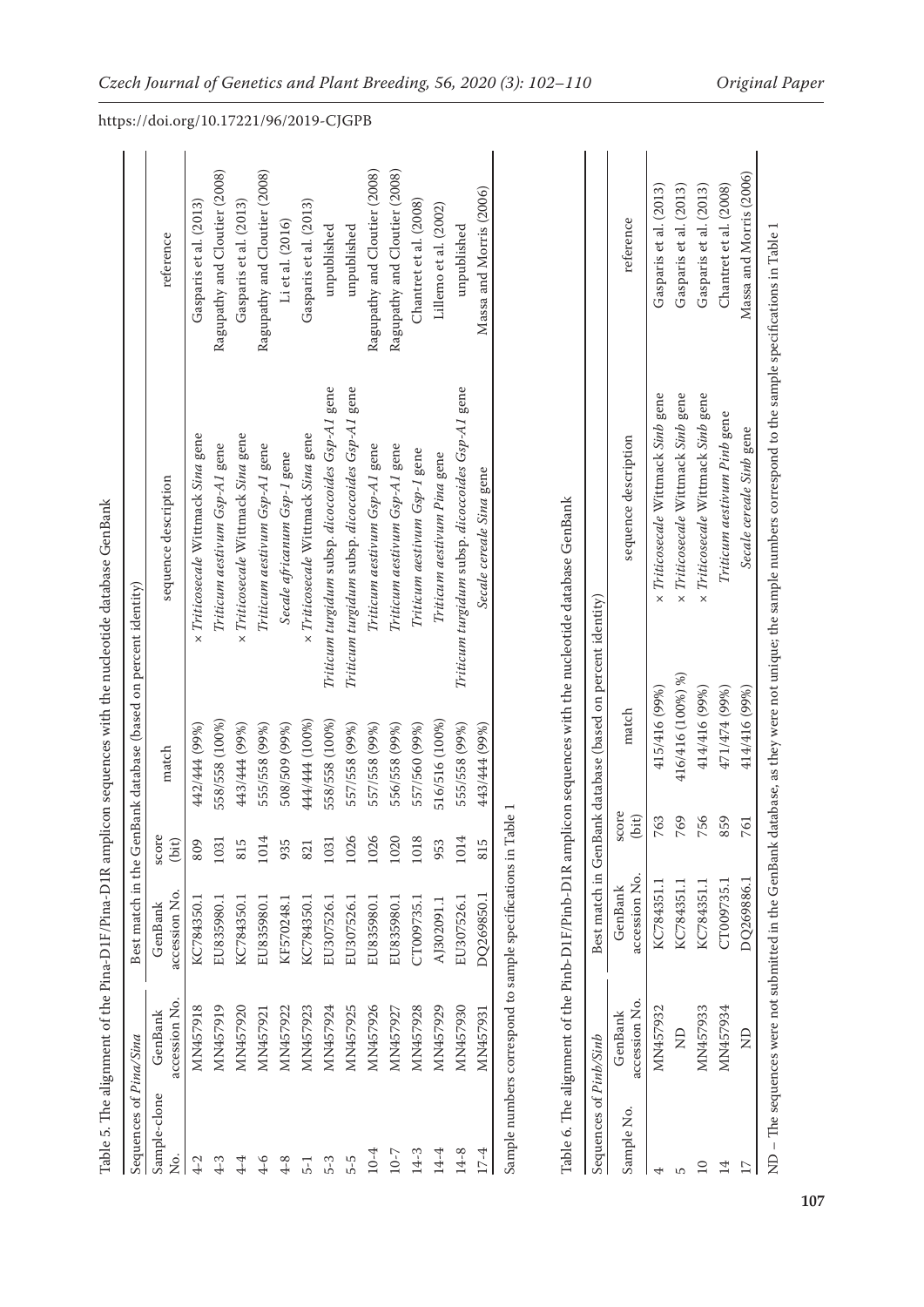| Query<br>-1  | MKTCLFLIALIALVASTTLAOYSEVGGWYNEVGGGGGAQOCPLERPKLSSCMDYVMERCF<br>MKTCLFIIALIALVASTTLAQYSEVGGWYNEVGGGGGAQQCPLERPKLSSCMDYVMERCF | 60  |
|--------------|------------------------------------------------------------------------------------------------------------------------------|-----|
| AGO65290.1   | MKTCLFLIALIALVASTTLAOYSEVGGWYNEVGGGGGAOOCPLERPKLSSCMDYVMERCF                                                                 | 60  |
| 61<br>Query  | TMKDFPVTWPTRWWKGGCEHEVREKCCNOLSOIAPOCRCDSIRGMIQGKFGGFFGIWRGD<br>TMKDFPVTWPTRWWKGGCEHEVREKCCNOLSOIAPOCRCDSIRGMIOGKFGGFFGIWRGD | 120 |
| AG065290.1   | TMKDFPVTWPTRWWKGGCEHEVREKCCNOLSOIAPOCRCDSIRGMIOGKFGGFFGIWRGD                                                                 | 120 |
| 121<br>Ouery | 147<br>VFKQTQRAQSLPSKCNMELKYKWVDNL<br>VFKOTORAOSLPSKCNM<br>$K+$                                                              |     |
| AGO65290.1   | VFKOTORAOSLPSKCNMGADCKFPGGYYW<br>149                                                                                         |     |

Figure 5. The alignment of the translated nucleotide sequence MN457933 (Query) of the *Sinb* gene with the Sinb protein sequence AGO65290.1

The sequences of the Pinb-D1F/Pinb-D1R and Sinb-F/Sinb-R amplicons were aligned as they were both supposed to amplify the *Pinb* gene or its orthologue *Sinb* in the triticale. The pairwise alignment of the Pinb-D1F/Pinb-D1R and Sinb-F/Sinb-R amplicons proved their identity even though only the Pinb-D1F/ Pinb-D1R primers amplified the whole gene sequence of *Pinb* or *Sinb*, hence, their amplicons were selected for further studies (data not shown). The comparison of the Pinb-D1F/Pinb-D1R amplicon sequences with the GenBank (Table 6) proved the alignment of all three triticale sequences to the triticale *Sinb* gene sequence KC784351. The alignment of KC784351 and MN457933 (sequence of triticale sample 10) revealed one single nucleotide substitution and one nucleotide deletion in the MN457933 sequence. The translated MN457933 sequence was aligned with the respective protein sequence of KC784351 (AGO65290) to analyse the effect of the observed mutations. The single nucleotide substitution is a synonymous substitution without any effect to the amino acid sequence of the resulting protein, while the single nucleotide deletion leads to a frameshift mutation in the coding region of *Sinb* gene. The frameshift causes a change in the amino acid sequence of the Sinb protein starting from residue 138 in its amino acid sequence and its premature termination (Figure 5).

## **DISCUSSION**

Cereals used in the food industry need to fulfil numerous qualitative requirements including grain hardness which is known to have an impact on the milling efficiency, flour quality and technological properties of the resulting doughs (Dennett & Trethowan 2013). Grain hardness represents one of the limiting factors of flour use, hence, triticale flours are suitable for products in which flours of softer wheats are traditionally used, such as cookies (Leon et al*.* 1996) and cakes (Oliete et al*.* 2010), although triticale

flour was even successfully used in bread-making, where flours from harder wheats are preferred (Győri et al*.* 2009). Introducing triticale flours into the baking industry is desirable mainly for its high nutritional value rich in essential amino acids (Doxastakis et al*.* 2002). Moreover, the use of triticale flours could be economically attractive as triticale exhibits high yields in less favourable growing conditions as well as the possibility to further increase this yield by conventional breeding techniques (Bassu et al. 2011).

The grain hardness assessed by the PSI method was within the range of 8.8% to 18.3% (Table 3) corresponding to a very hard, hard or medium hard grain using the criteria by Hrušková and Švec (2009). These values seem to be somewhat lower than those obtained by Ramírez et al*.* (2003), whose triticale samples had a PSI from 15.4% to 21.8%. A lower PSI, hence a harder grain, is a prerequisite for a high milling efficiency and the subsequent use in the milling and baking industries (Dennett & Trethowan 2013). In an older study by Williams (1986), 280 triticale samples exhibited a PSI from 7.8% to 34.6% pointing to the existing variability of grain hardness in the triticale. Our results suggest that this variability might be determined by the genotype of a variety, environmental factors as well as combination of both, even though these findings would need to be confirmed in larger data sets (Table 4). Similar results were obtained for its parental species; in wheat, both the genotype and interaction of the genotype with the environmental factors were the source of the variability in the grain hardness (Oury et al*.* 2015), while, for rye, only environmental factors were found to be statistically significant (Hansen et al*.* 2004).

On a molecular level, grain hardness in the triticale is associated with the *Ha* locus on the short arm of chromosome 5R and its genes *Sina* and *Sinb*. From ten triticale sequences analysed for the *Sina* gene*,* three of them gave the best alignment with the *Sina* gene (KC784350) isolated from the triticale cv.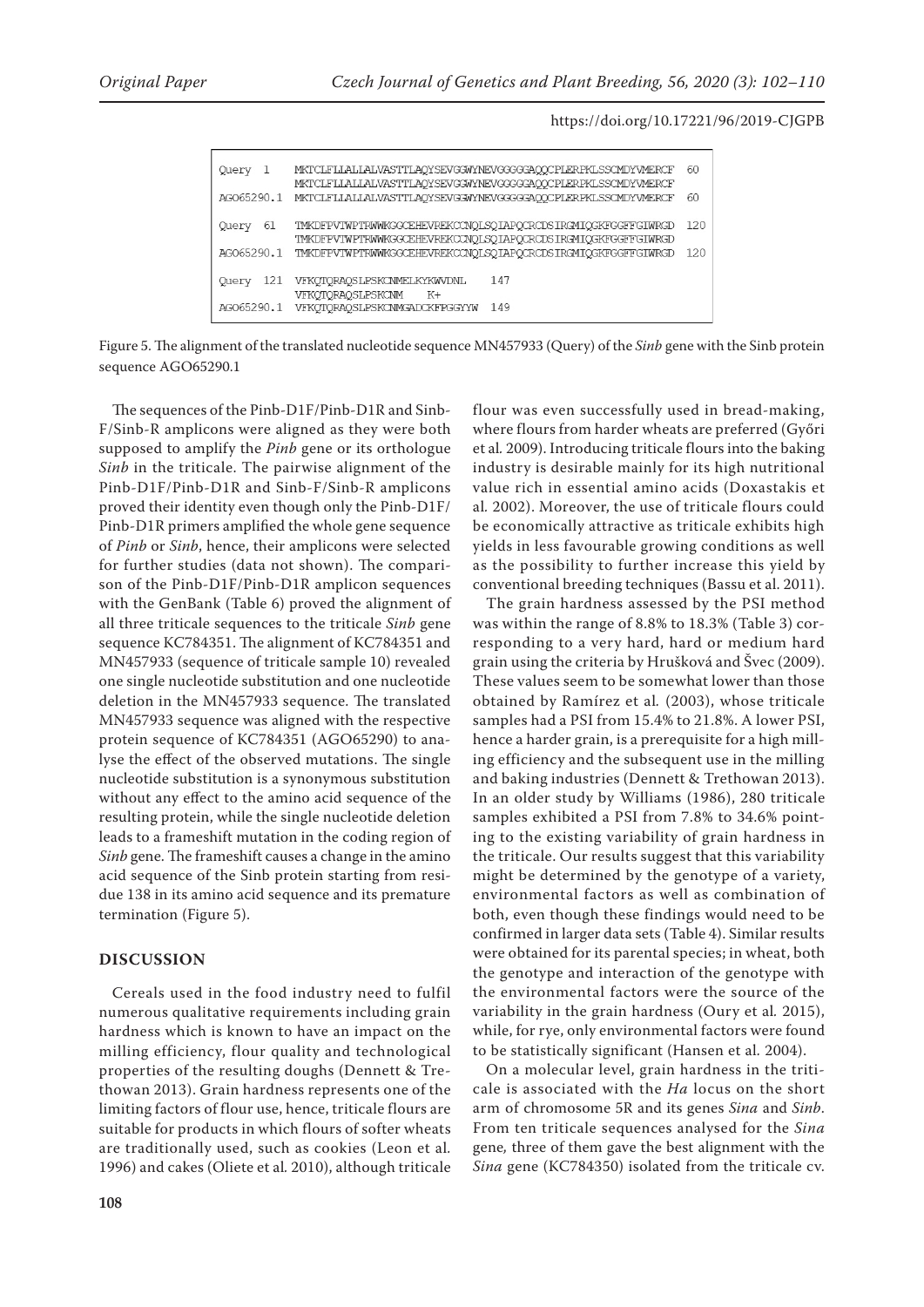Wanad (Gasparis et al. 2013). However, only MN457918 (sequence of triticale sample 4) carries a single nucleotide substitution that translates to a non-conservative substitution in the amino acid sequence of the Sina protein. The W to R substitution at position 68 of the Sina protein is located in the tryptophan-rich domain (TRD) which is highly conserved in puroindolines and its orthologues (Gautier et al. 2000). The TRD of puroindolines plays an important role in the bond of puroindolines to starch granules (Jing et al*.* 2003; Wall et al*.* 2010) as it binds to the polar lipids on the surface of starch granules (Greenblatt et al*.* 1995). Therefore, the observed substitution might possess an important effect on the protein function. Seven out of ten triticale sequences supposed to amplify the *Sina* gene gave the best alignment with some variant of the *Gsp-*1 gene (Table 5). The amplification of *Gsp-1* gene with primers designed for the puroindoline-like sequences can be explained by their high sequential homology. The detection of the *Gsp-A1* gene (EU835980), a copy of *Gsp-1* in the A genome, leads to the assumption that unlike the *Pina* and *Pinb* genes, the *Gsp-1* gene was conserved in the A genome of the triticale as is the case in wheat (Jolly et al. 1996; Gollan et al. 2007). In the case of the *Sinb* gene sequences, all three triticale sequences aligned with the *Sinb* sequence KC784351 described by Gasparis et al. (2013) in the triticale cv. Wanad. In the MN457934 sequence, corresponding to *Sinb* of triticale sample 10, the single nucleotide deletion leads to a frameshift mutation in the coding region of *Sinb* gene. The frameshift causes a change in the amino acid sequence of the Sinb protein starting from residue 138 in its amino acid sequence and its premature termination (Figure 5). However, the possible functional effect of this change in the amino acid sequence of Sinb is unclear as it is located on the very end of the protein.

This work shows the existing variability in the grain hardness among the tested triticale cultivars. The molecular analysis of the grain hardness genes displayed their high sequential homology to previously documented sequences revealing limited variability on a molecular level. However, two possible new allelic variants were identified, one for both the *Sina* and *Sinb* gene.

*Acknowledgements***.** We are grateful for the technical assistance provided by Ing. O. Faměra, CSc. (Czech University of Life Sciences in Prague).

# **References**

Barneveld R.J. van, Cooper K.V. (2002): Nutritional quality of triticale for pigs and poultry. In: Arseniuk E. (ed.): Proc. 5th Int Triticale Symposium, Radzików, June 30–July 5, 2002: 277–282.

- Bassu S., Asseng S., Richards R. (2011): Yield benefits of triticale traits for wheat under current and future climates. Field Crops Research, 124: 14–24.
- Beecher B., Bowman J., Martin J., Bettge A., Morris C., Blake T., Giroux M. (2002): Hordoindolines are associated with a major endosperm-texture QTL in barley (*Hordeum vulgare*). Genome, 45: 584–591.
- Boros D. (2002): Physico-chemical quality indicators suitable in selection of triticale for high nutritive value. In: Arseniuk E. (ed.): Proc. 5<sup>th</sup> Int Triticale Symposium, Radzików, June 30–July 5, 2002: 239–244.
- Chantret N., Salse J., Sabot F., Bellec A., Laubin B., Dubois I., Dossat C., Sourdille P., Joudrier P., Gautier M.-F., Cattolico L., Beckert M., Aubourg S., Weissenbach J., Caboche M., Leroy P., Bernard M., Chalhoub B. (2008): Contrasted microcolinearity and gene evolution within a homoeologous region of wheat and barley species. Journal of Molecular Evolution, 66: 138–150.
- Darlington H., Rouster J., Hoffmann L., Halford N., Shewry P., Simpson D. (2001): Identification and molecular characterisation of hordoindolines from barley grain. Plant Molecular Biology, 47: 785–794.
- Dennett A.L., Trethowan R.M. (2013): Milling efficiency of triticale grain for commercial flour production. Journal of Cereal Science, 57: 527–530.
- Doxastakis G., Zafiriadis I., Irakli M., Marlani H., Tananaki C. (2002): Lupin, soya and triticale addition to wheat flour doughs and their effect on rheological properties. Food Chemistry, 77: 219–227.
- Faměra O., Hrušková M., Novotná D. (2004): Evaluation of methods for wheat grain hardness determination. Plant Soil and Environment, 50: 489–493.
- Gasparis S., Orczyk W., Nadolska-Orczyk A. (2013): *Sina* and *Sinb* genes in triticale do not determine grain hardness contrary to their orthologs *Pina* and *Pinb* in wheat. BMC Plant Biology, 13: 190.
- Gautier M.F., Cosson P., Guirao A., Alary R., Joudrier P. (2000): Puroindoline genes are highly conserved in diploid ancestor wheats and related species but absent in tetraploid *Triticum* species. Plant Science, 153: 81–91.
- Gazza L., Taddei F., Conti S., Gazzelloni G., Muccilli V., Janni M., D'ovidio R., Alfieri M. Redaelli R., Pogna N.E. (2015): Biochemical and molecular characterization of *Avena* indolines and their role in kernel texture. Molecular Genetics and Genomics, 290: 39–54.
- Giroux M.J., Morris C.F. (1997): A glycine to serine change in puroindoline b is associated with wheat grain hardness and low levels of starch-surface friabilin. Theoretical and Applied Genetics, 95: 857–864.
- Gollan P., Smith K., Bhave M. (2007): *Gsp-1* genes comprise a multigene family in wheat that exhibits a unique com-